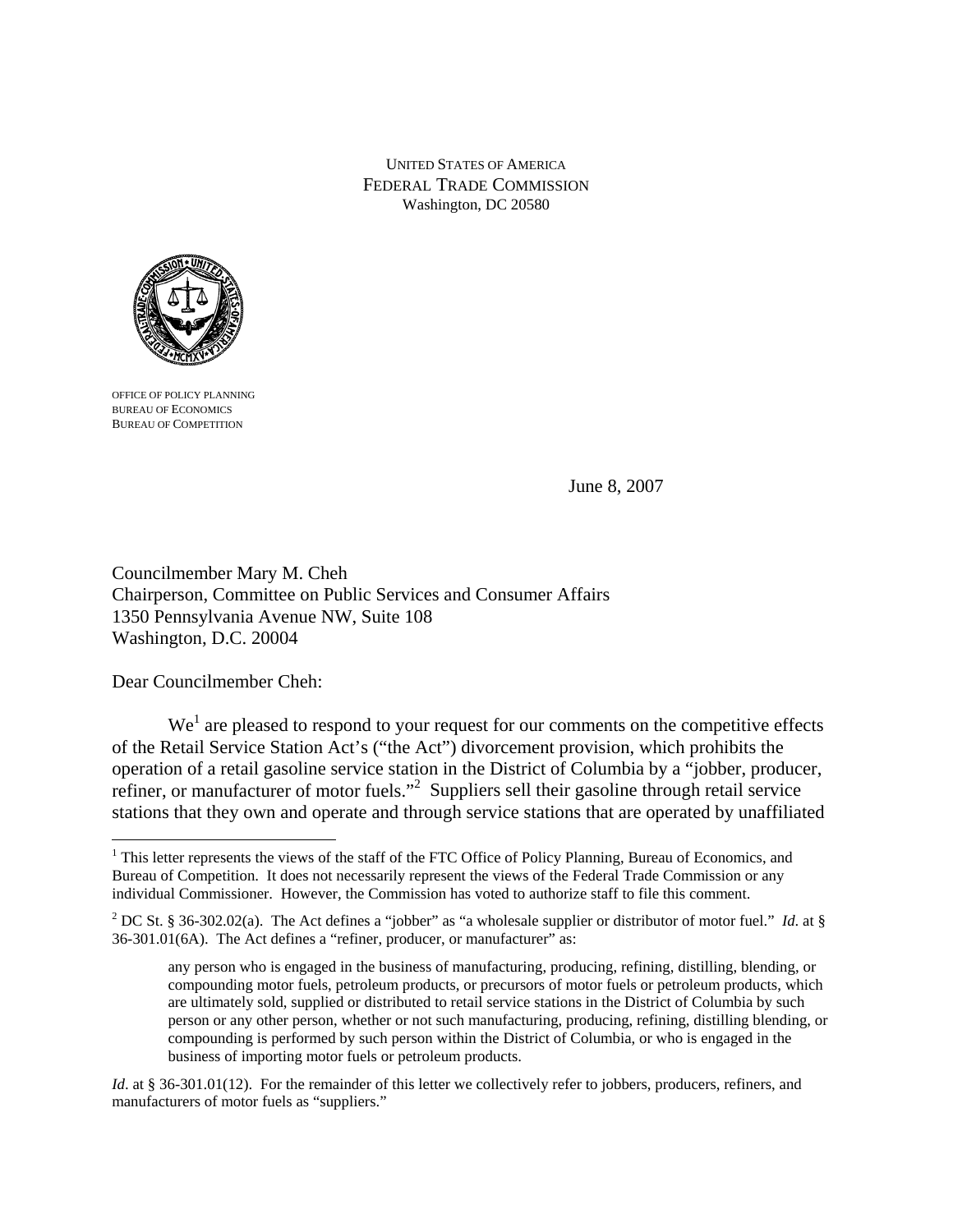Councilmember Cheh June 8, 2007 Page 2 of 7

 $\overline{a}$ 

dealers. Empirical studies suggest that suppliers choose whether directly to operate a service station or to sell gasoline through an unaffiliated dealer based on cost considerations. Further, studies have found that when laws prohibit suppliers from operating retail service stations, consumers pay higher prices for gasoline. Based on this evidence, FTC staff believes that the Act's divorcement provision likely causes D.C. residents to pay more for gasoline than they otherwise would. Accordingly, we support your proposal to allow jobbers to operate retail service stations.

## **Interest and Experience of the FTC**

 The FTC monitors competition in the petroleum industry and has invoked all the powers at its disposal – including the investigation and the prosecution of suspected antitrust violations, extensive research and the preparation of studies, and advocacy before state legislatures and other government agencies – to protect consumers from anticompetitive conduct and unfair or deceptive acts or practices in the industry.<sup>3</sup> As a result of these efforts, the FTC has developed expertise in competition policy and enforcement matters affecting the production and distribution of gasoline.

The Commission is responsible for reviewing mergers in the petroleum industry, and it routinely challenges transactions and requires divestitures and other relief in an effort to protect competition and consumers.<sup>4</sup> The Commission also has dedicated resources to study and research broader market dynamics in petroleum markets. For example, this spring, the Commission held a three-day conference examining a wide range of energy issues that concern American consumers, and U.S. and global economies.<sup>5</sup> In 2006, the Commission issued a report

 $3$  The FTC is charged by statute with preventing unfair methods of competition and unfair or deceptive acts or practices in or affecting commerce. *See* Federal Trade Commission Act, 15 U.S.C. § 45.

<sup>&</sup>lt;sup>4</sup> See Federal Trade Commission v. Paul L. Foster, Western Refining, Inc., and Giant Industries, Inc., Civil Action No. 07cv352 JH/ACT (D.N.M. Apr. 12, 2007); TC Group LLC., et al., FTC Dkt No. C-4183 (Mar. 14, 2007); Aloha Petroleum Ltd., FTC File No. 051 0131 (July 27, 2005); Chevron Corp. et al., FTC Dkt. No. C-4144 (July 27, 2005); Valero L.P., Valero Energy Corp., et al., FTC Dkt. No. C-4141 (July 22, 2005); Phillips Petroleum Co., FTC Dkt. No. C-4058 (Feb. 7, 2003); Valero Energy Corp*.*, Docket C-4031 (Feb. 19, 2002)*;* Chevron Corp., Docket C-4023 ( Jan. 4, 2002); Exxon Corp*.,* Docket C-3907 (Jan. 26, 2001); British Petroleum Co. p.l.c.*,* 127 F.T.C. 515 (1999); Shell Oil Co.*,* 125 F.T.C. 769 (1998). All of the documents related to these matters are available at the FTC's website, http://www.ftc.gov/os/caselist/index.shtm. In addition, in 2006 Chevron and USA Petroleum abandoned a transaction in which Chevron would have acquired most of USA Petroleum's retail service stations in California. USA Petroleum's president acknowledged that the parties abandoned the transaction due to resistance from the FTC. *See* Elizabeth Douglass*, Chevron Ends Bid to Buy Stations*, L.A. TIMES, Nov.

<sup>18, 2006,</sup> *available at* http://www.latimes.com/business/la-fichevron18nov18,1,7256145story?coll=la-headlinesbusiness&ctrack=1&cset=true. The Commission also has brought successful actions against marketers engaging in false advertising related to the sales of products claimed to improve fuel efficiency. *See*, *e.g*., *FTC v. Int'l Res. & Dev. Corp*., Stipulated Order for Permanent Injunction, Case No. 04C 6901 (N.D. Il. Aug. 9, 2006), *at* http://www.ftc.gov/os/caselist/0423138/060809irdstipfinaljdgmnt.pdf. 5 *Energy Markets in the 21st Century: Competition Policy in Perspective*, *at*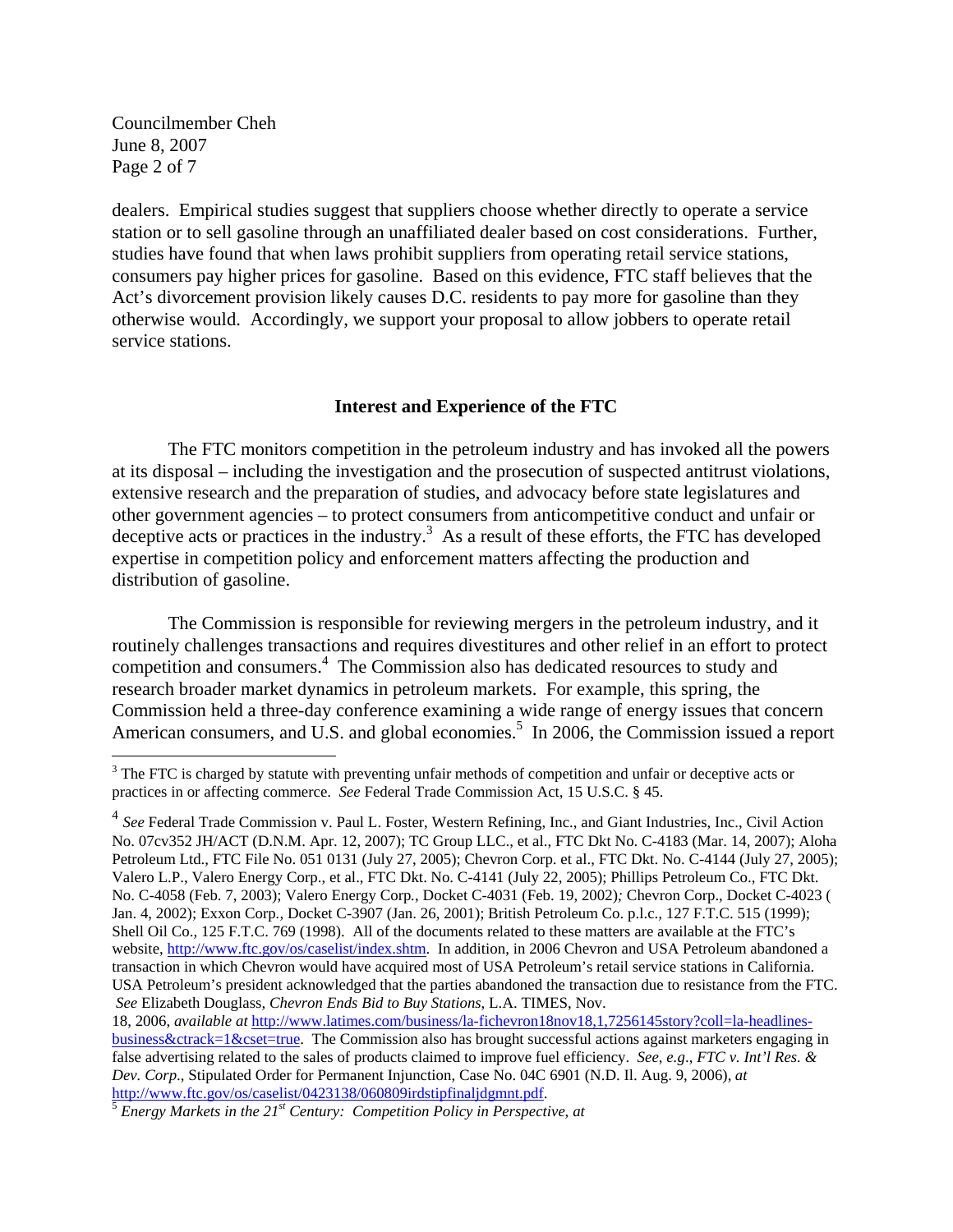Councilmember Cheh June 8, 2007 Page 3 of 7

<u>.</u>

on its investigation of price manipulation and price increases in the wake of Hurricane Katrina.<sup>6</sup> In 2005, it released a report examining the factors that affect gasoline prices in the United States,<sup>7</sup> and in 2004 the Commission released a report on mergers and structural changes in the petroleum industry.<sup>8</sup> In 2001, the Commission issued reports on its investigations into spikes in reformulated gasoline prices in several Midwestern states,<sup>9</sup> and of gasoline price increases in West Coast markets.<sup>10</sup> Commission staff also filed public comments with the Environmental Protection Agency concerning the likely competitive effects of "boutique fuel" regulations.<sup>11</sup> Commission staff is routinely asked by state legislators to comment on proposed state laws covering various aspects of gasoline sales,12 and has provided comments to law makers in

http://www.ftc.gov/bcp/workshops/energymarkets/index.shtml.

 $^6$  Federal Trade Commission, Investigation of Gasoline Price Manipulation and Post-Katrina Gas Price INCREASES (Spring 2006), *at* http://www.ftc.gov/reports/060518PublicGasolinePricesInvestigationReportFinal.pdf.

 $^7$  Federal Trade Commission, Gasoline Price Changes: The Dynamic of Supply, Demand, and COMPETITION (2005), *at* http://www.ftc.gov/reports/gasprices05/050705gaspricesrpt.pdf.

 $^8$  Bureau of Economics, Federal Trade Commission, The Petroleum Industry: Mergers, Structural CHANGE, AND ANTITRUST ENFORCEMENT (Aug. 2004), *at* http://www.ftc.gov/os/2004/08/040813mergersinpetrolberpt.pdf.

9 FEDERAL TRADE COMMISSION, MIDWEST GASOLINE PRICE INVESTIGATION FINAL REPORT (Mar. 29, 2001), *at* http://www.ftc.gov/os/2001/03/mwgasrpt.htm.

<sup>10</sup> *FTC Closes Western States Gasoline Investigation, FTC Press Release (May 7, 2001), at* http://www.ftc.gov/opa/2001/05/westerngas.htm.

<sup>11</sup> FTC Staff comments, *Study of Unique Gasoline Fuel Blends, Effects on Fuel Supply and Distribution and Potential Improvements,* EPA 420-P-01-004, Public Docket No. A-2001-20 (Jan. 30, 2002), *at* http://www.ftc.gov/be/v020004.pdf.

<sup>12</sup> *See* Letter from FTC Staff to Connecticut State Rep. Christopher R. Stone (May 2, 2007), *at* http://www.ftc.gov/be/V070008.pdf; Letter from FTC Staff to Michigan State Rep. Gene DeRossett (June 17, 2004), *at* http://www.ftc.gov/os/2004/06/040618staffcommentsmichiganpetrol.pdf; Letter from FTC Staff to Kansas State Sen. Les Donovan (Mar. 12, 2004), *at* http://www.ftc.gov/be/v040009.pdf; Letter from FTC Staff to Demetrius Newton, Speaker Pro Tempore of the Alabama House of Representatives (Jan. 29, 2004), *at* http://www.ftc.gov/be/v040005.htm; Letter from Letter from FTC Staff to Wisconsin State Rep. Shirley Krug (Oct. 15, 2003), at http://www.ftc.gov/be/v030015.htm; Letter from FTC Staff to Eliot Spitzer, Attorney General of New York (July 24, 2003), at http://www.ftc.gov/be/nymfmpa.pdf; Letter from FTC Staff to Roy Cooper, Attorney General of North Carolina (May 19, 2003), *at* http://www.ftc.gov/os/2003/05/ncclattorneygeneralcooper.pdf; *See also* Letter from Ronald B. Rowe, Director for Litigation, FTC Bureau of Competition, to Hon. David Knowles, California State Assembly (May 5, 1992); Prepared Statement of Claude C. Wild III, Director, FTC Denver Regional Office, before the State, Veterans, and Military Affairs Committee of the Colorado State Senate (Apr. 22, 1992); Letter from Claude C. Wild III, Director, FTC Denver Regional Office, to Hon. Bill Morris, Kansas State Senate (Feb. 26, 1992); Letter from Claude C. Wild III, Director, FTC Denver Regional Office, to David Buhler, Executive Director, Utah Department of Commerce (Jan. 29, 1992); Letter from Thomas B. Carter, Director, FTC Dallas Regional Office, to Hon. W.D. Moore, Jr., Arkansas State Senate (Mar. 22, 1991); Letter from Jeffrey I. Zuckerman, Director, FTC Bureau of Competition, to Hon. Jennings G. McAbee, Chairman, Other Taxes and Revenues Subcomm., Ways and Means Comm., South Carolina House of Representatives (May 12, 1989). All of these letters are on file at the FTC.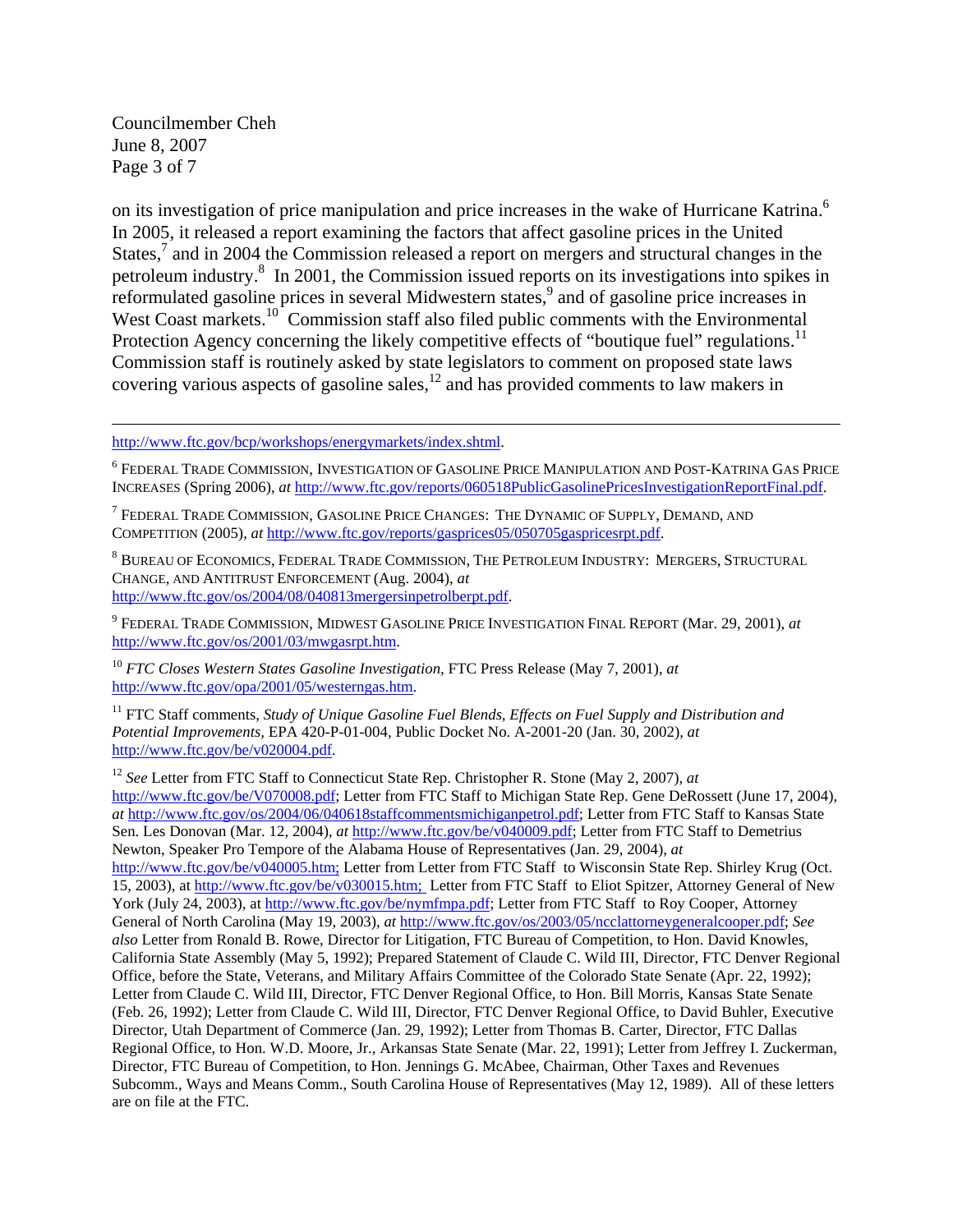Councilmember Cheh June 8, 2007 Page 4 of 7

 $\overline{a}$ 

Hawaii and New York on the likely competitive effects of divorcement laws similar to the Retail Service Station Act.<sup>13</sup>

## **Background on Gasoline Distribution**

 Suppliers sell gasoline to consumers through retail service stations that they own and operate and to service stations that are operated by unaffiliated dealers. If a supplier chooses to own and operate a service station (*i.e*., vertically integrate), the manager of the service station is an employee of the supplier, receiving a salary and possibly some performance incentives. An unaffiliated dealer may operate a service station that is leased from a supplier. This type of dealer ( a "lessee-dealer") purchases gasoline from the supplier, pays it rent to use the station, and retains the station's profits. The lease terms typically require the lessee-dealer to maintain certain quality standards and to purchase a specified minimum amount of gasoline from the supplier per period. Rather than leasing a service station from a supplier, an "open dealer" owns the retail service station he or she operates. An open dealer may contract to sell a particular supplier's branded product (*e.g*., Shell or Exxon gasoline) or may operate as an "independent," selling an unbranded product.<sup>14</sup>

 There are two basic means by which gasoline is distributed to retail services stations: direct supply and jobber supply. A supplier that is a branded refiner typically will directly supply the stations it operates and supply the stations it leases to dealers with gasoline at "dealer tank-wagon" prices.15 Jobbers are independent distributors that purchase gasoline at a terminal and resell it at a delivered wholesale price to open dealers, including stations that they own and operate or that they lease to dealers. Nationally, 69 percent of the volume (in gallons) of wholesale gasoline is sold at the terminal to jobbers, 17.5 percent is sold directly to company operated outlets, and 13.5 percent is sold to retailers through dealer tank-wagons.16

## **The Competitive Effects of Divorcement Laws**

<sup>13</sup> *See Competition and the Effects of Price Controls in Hawaii's Gasoline Market: Before the State of Hawaii, J. Hearing House Comm. On Energy and Environmental Protection et al.* (Jan. 28, 2003) (testimony of Jerry Ellig, Deputy Director, FTC Office of Policy Planning), *at* http://www.ftc.gov/be/v030005.htm; Letter from FTC Staff to Gov. George E. Pataki of New York (Aug. 8, 2002), *at* http://www.ftc.gov/be/v020019.pdf; Letter from FTC Staff to Hon. Robert F. McDonnell, Commonwealth of Virginia House of Delegates (Feb. 15, 2002), *at* http://www.ftc.gov/be/V020011.htm.

<sup>&</sup>lt;sup>14</sup> An open dealer who contracts to sell a particular supplier's product will display that supplier's branding at his or her station. Independent stations typically can purchase gasoline from any refiner that sells unbranded or branded gasoline, but they do not display the brand name that they are selling.

<sup>&</sup>lt;sup>15</sup> The "dealer tank-wagon" price is the bundled price of gasoline and delivery to the lessee-dealer's station. Some open dealers may also purchase directly from a refiner at dealer tank-wagon prices.

<sup>16</sup> *See* U.S. Department of Energy, Energy Information Administration, *Petroleum Marketing Monthly* at 20 (May 2007), *at* http://www.eia.doe.gov/oil\_gas/petroleum/data\_publications/petroleum\_marketing\_monthly/pmm.html.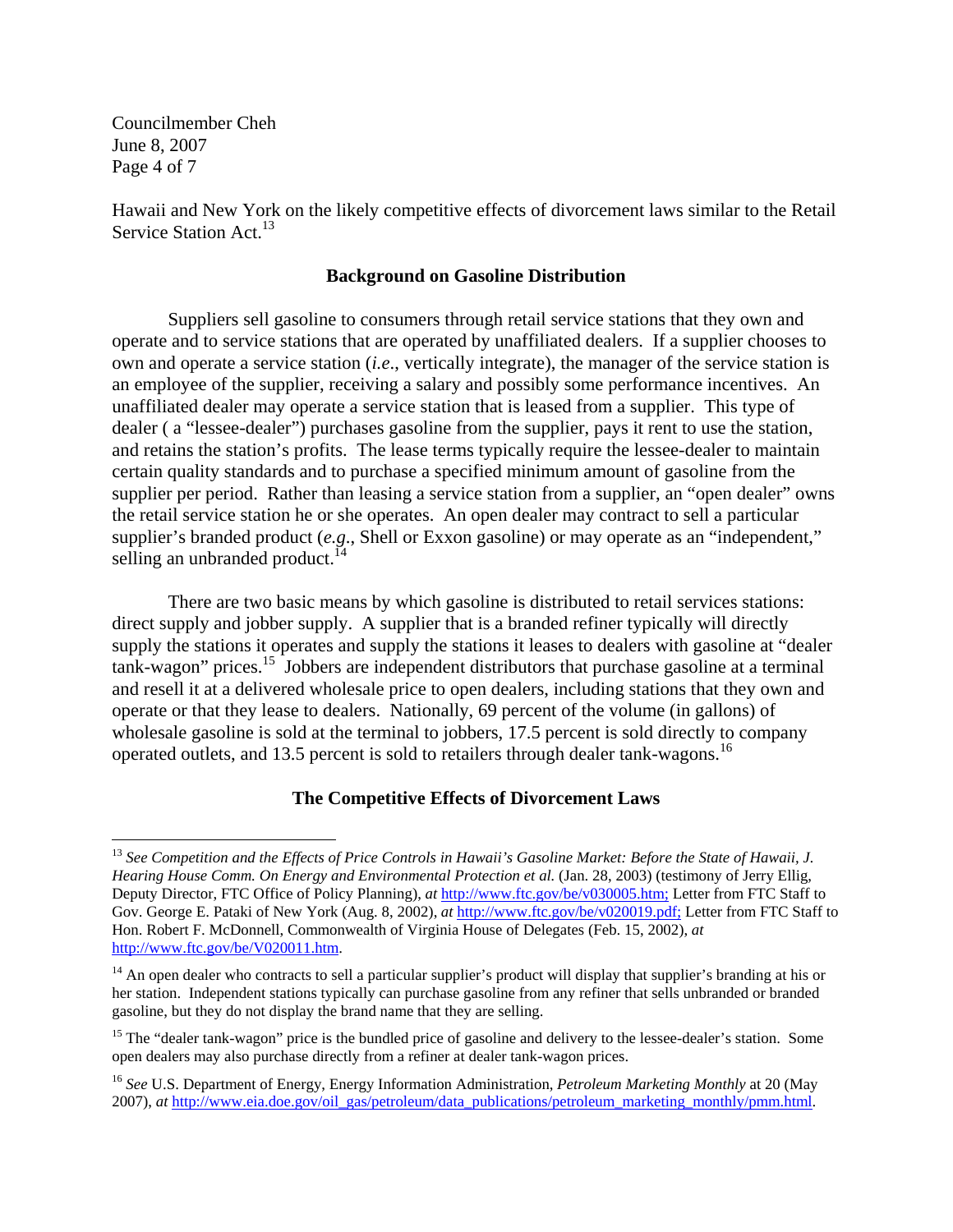Councilmember Cheh June 8, 2007 Page 5 of 7

 $\overline{a}$ 

 As discussed above, a supplier can vertically integrate or delegate operations to an unaffiliated dealer (either a lessee-dealer or an open dealer). Both direct operation and delegation to unaffiliated retail dealers have advantages and disadvantages. Direct operation allows a supplier to control – through an employee – pricing and quality decisions. Employees' incentives, however, are not necessarily aligned with those of the supplier, so a supplier must expend resources to monitor the station manager to ensure that he or she is taking the correct actions. When suppliers and retail dealers are separate firms, they have different incentives to set prices and provide quality. For example, when both suppliers and station operators have the ability to price above cost, each will add a mark-up to the final price. This "double mark-up problem" reduces supplier profits because retail prices are higher than they would be if the supplier set them, causing business to be lost to lower-priced retailers. Further, because an unaffiliated dealer does not capture the full financial benefit from providing additional quality (*e.g*., cleaner facilities, friendlier and more knowledgeable staff, more reliable repair work), it may have an incentive to provide a lower level of quality than a supplier would if it operated the retail service station.<sup>17</sup> Thus, a supplier may want to operate a service station directly to increase profits by charging lower retail prices and providing enhanced service. Several empirical studies suggest that suppliers choose whether to vertically integrate or to delegate operational decisions to an unaffiliated dealer based on efficiency concerns.<sup>18</sup>

 Limiting the ability of suppliers to operate service stations when it is efficient to do so is likely to lead to higher retail prices.<sup>19</sup> Two studies have directly measured the impact of

 $17$  The difference between supplier and unaffiliated dealer incentives to provide quality stems from two sources. First, when an unaffiliated dealer provides high quality service, consumers may be more likely to return to this particular dealer, and also to patronize other dealers of the same brand. The dealer captures the financial benefits from increased demand for his or her station's services, but not increased demand for the services of other stations of the same brand. Second, because dealers share a portion of the additional profit from additional sales with the supplier, they do not have the incentive to provide the same level of quality as a vertically integrated firm. *See* Ralph A. Winter, *Vertical Control and Price versus Non-price Competition*, 63 Q.J. ECON. 61 (1993).

<sup>18</sup> *See* Asher A. Blass & Dennis W. Carlton, *The Choice of Organizational Form in Gasoline Retailing and the Cost of Laws that Limit that Choice*, 44 J. LAW & ECON. 511 (2001); Margaret E. Slade, *Strategic Motives for Vertical Separation: Evidence from Retail Gasoline Markets*, 14 J.L. ECON. & ORG. 84 (1998); Andrea Shepard, *Contractual Form, Retail Price, and Asset Characterization in Gasoline Retailing*, 24 RAND J. ECON. 58, 64-65 (1993). One study, however, purports to present evidence that one instance of vertical integration led a refiner to charge higher wholesale prices to independent dealers. *See* Justine S. Hastings & Richard J. Gilbert, *Market Power, Vertical Integration and the Wholesale Price of Gasoline*, 53 J. INDUS. ECON. 469 (2005). Specifically, this study examines Tosco's purchase of Unocal's U.S. refining and marketing assets and presents evidence suggesting that Tosco attempted to raise its retail rivals' wholesale costs following the transaction by increasing the price it charged for unbranded gasoline in markets where its newly purchased retail stations faced competition from independent gasoline marketers. The authors did not show that average wholesale prices increased or that retail prices increased. Without examining retail prices it is impossible to determine whether consumers were harmed by the transaction.

<sup>&</sup>lt;sup>19</sup> This is due both to higher operation costs, which will be passed on to consumers in the form of higher retail gasoline prices, and to the persistence of the double mark-up problem, which also is likely to lead to higher retail prices.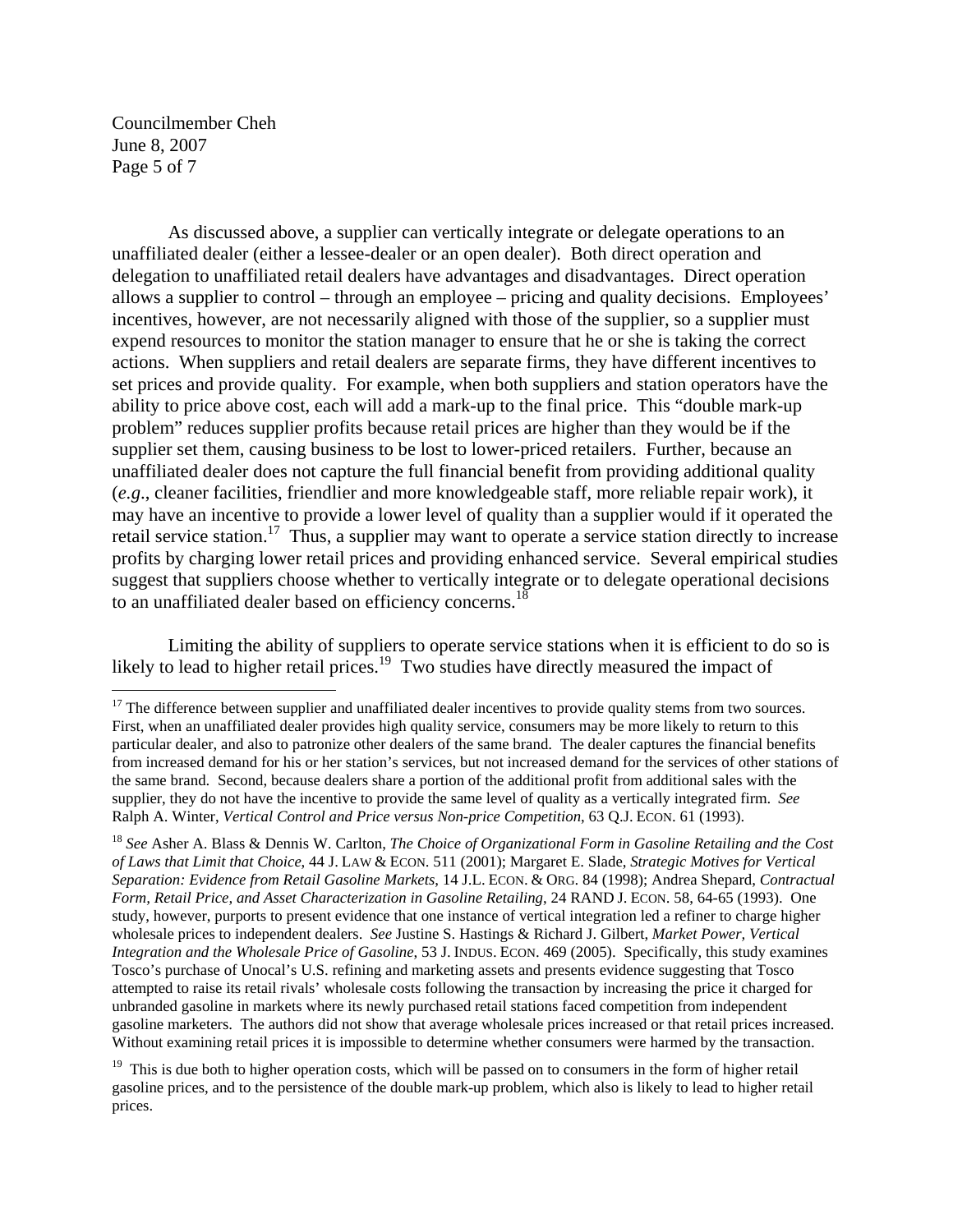Councilmember Cheh June 8, 2007 Page 6 of 7

divorcement regulation on retail prices and have found gasoline prices to be higher in the presence of bans on supplier operation of retail service stations. The most comprehensive study of this kind, conducted by a senior FTC economist, found that divorcement laws tend to increase retail gasoline prices by an average of 2.6 cents per gallon.<sup>20</sup> His empirical work implied that repealing the divorcement laws that then existed in six states and the District of Columbia would generate an annual increase in consumer welfare – which includes substantial consumer savings and the value of additional gasoline purchased at lower prices – of approximately \$112 million.<sup>21</sup> Another study found that Maryland's divorcement law, the first in the nation, raised self-service gasoline prices by 1.4 to 1.7 cents and full-service prices by 5 to 7 cents per gallon at stations that were formerly supplier-operated.<sup>22</sup> Further, this study also found that these stations reduced their operation hours by nine hours per week. $^{23}$ 

 In light of the existing empirical evidence that allowing supplier operation of retail gasoline stations can lead to lower gasoline prices, we believe it likely that the District of Columbia's current divorcement law is causing D.C. residents to pay more for gasoline than they otherwise would. Repealing the Act's divorcement provision and allowing suppliers to operate retail gasoline stations likely would lead to lower operation costs for some stations, which would benefit consumers in the form of lower prices. Further, supplier operation to reduce the double mark-up problem can lead to lower retail prices as well. Lower prices at supplier-operated service stations, moreover, would likely cause rival service stations that are not supplieroperated to lower their prices to compete. Accordingly, we believe that repeal of the District's ban on supplier operation of stores would likely reduce the prices that D.C. residents pay for gasoline.

\* \* \*

 Based on the existing empirical evidence, FTC staff believes that the District of Columbia's current divorcement law is likely causing D.C. residents to pay higher prices for gasoline than they otherwise would. We support your proposal to repeal the current prohibition on jobbers operating retail service stations and believe that it may improve competition among retail service stations. However, we believe that total repeal of the District's divorcement law, which would allow all suppliers to operate retail stations, would provide the D.C. residents greater benefits than the partial repeal that you have proposed.

 $\overline{a}$ 

<sup>&</sup>lt;sup>20</sup> Michael G. Vita, *Regulatory Restrictions on Vertical Integration and Control: The Competitive Impact of Gasoline Divorcement Policies*, 18 J. REG. ECON. 217 (2000).

<sup>21</sup> *Id*. at 230. Blass & Carlton, *supra* note 18, estimate that a hypothetical national divorcement law would cost consumers between \$.6 and \$2.1 billion.

<sup>22</sup> John M. Barron & John R. Umbeck, *The Effect of Different Contractual Arrangements: The Case of Retail Gasoline Markets*, 27 J.L & ECON. 313 (1984).

<sup>23</sup> *Id*.